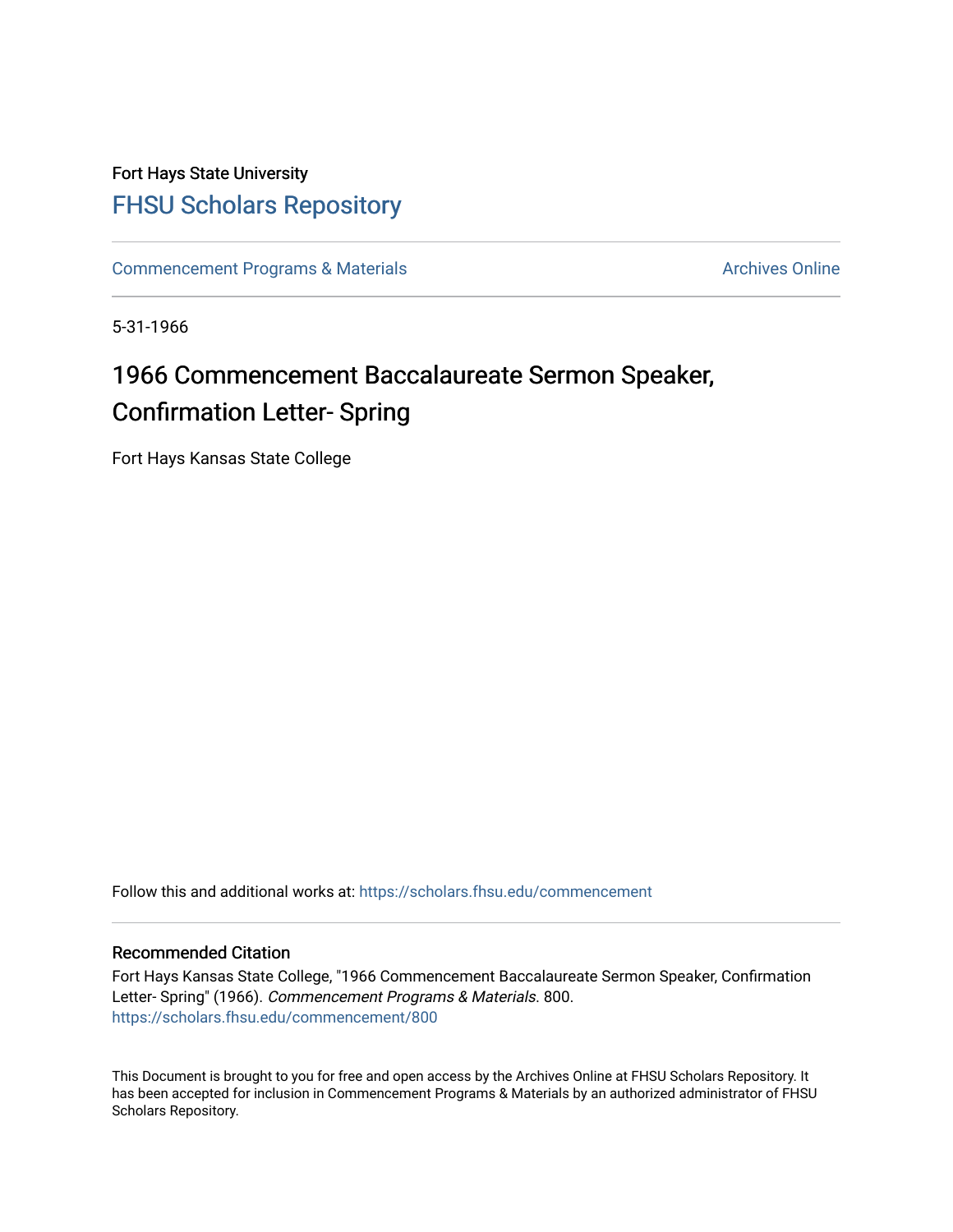#### **FORT HAYS KANSAS STATE COLLEGE HAYS, KANSAS 67602**

**Department of Philosophy** 



April *'2'7,* 1966

Dr. John Garwood Dean of the Faculty The Deanery Campus

Dear John:

I have never Quite forgiven the powers that be for failing to arrange for me to invocate on the occasion of Summer Commencement 1958. The fact that  $I$  was touring Europe at the time is irrelevant, impertinent and immaterial. It would seem that these powers were philosophically and theologically naive and assumed that The Deity was spatially localized withing hearing distance of the Lewis Field Stadium. Now  $\frac{1}{1}$  am willing to admit that there are some persons at hays,Kansas who feel that they have a virtual monoply on The Divine Person, but this hardly entails the proposition that He is localized in space as a Newtonian mass at rest, hovering over the platform party at the Fort Hays Commencement.

If the powers had simply notified me of the exact hour and minute when they desired me to invocate I could have made the proper calculations so as to synchronize times and I then could have invocated whereever <sup>I</sup> happend to be at the moment. It would have been very impressive, for example, should synchronization of times should have indicated that I should have aarisen during the performance of MY Fair Lady; at Drury Lane Theatre while Rex Harrison was trying to instruct Lisa Doolittle concerning "the rain in Spain" and have carried out my duties as an invocator, -- very, very, impressive, Idd say!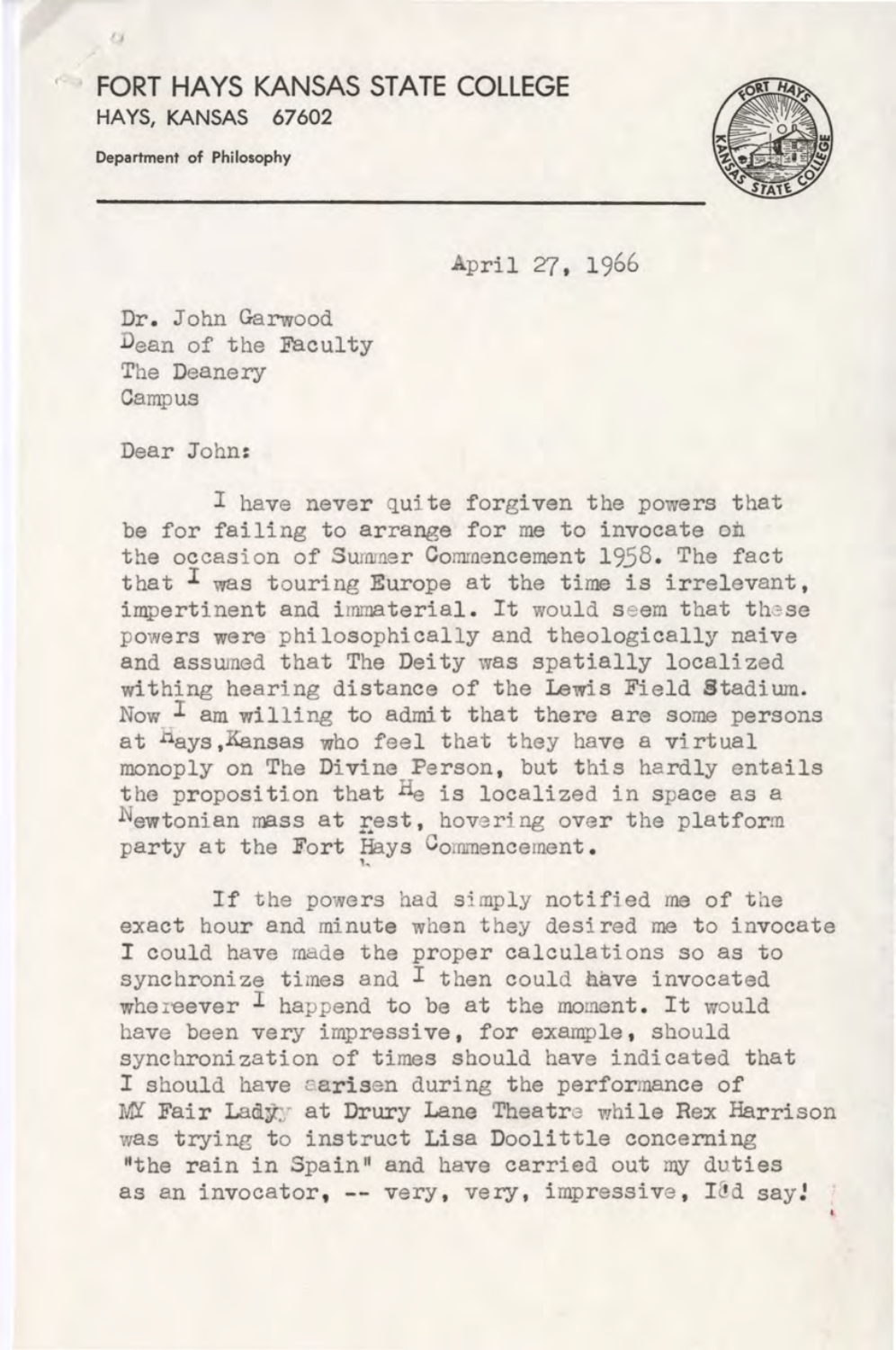### **EQRT HAYS KANSAS STATE COLLEGE HAYS, KANSAS 67602**

**Department of Philosophy** 

 $\mathbf{C}$ 



Now that I have cleared up these matters of of time, and space and Deity, it follows that I could just as well carry out my duties as Chief Invocator on the evening of May 31st next, from the comfort of my favorite easy chair at 511 West 12th Street. Hoping that myexpianation is lucid **and**  satisfactory, I rest confident in your concurrance in this arrangement .

> Proantitransubstantia tionally Yours.

an Sam

 $P.S.$ 

If you remain uninstructed by the above, I shall be happy to be present at The Lewisfield Stadium on the evening of May 31, next, at 8:00 p.m. sharp .

Sam